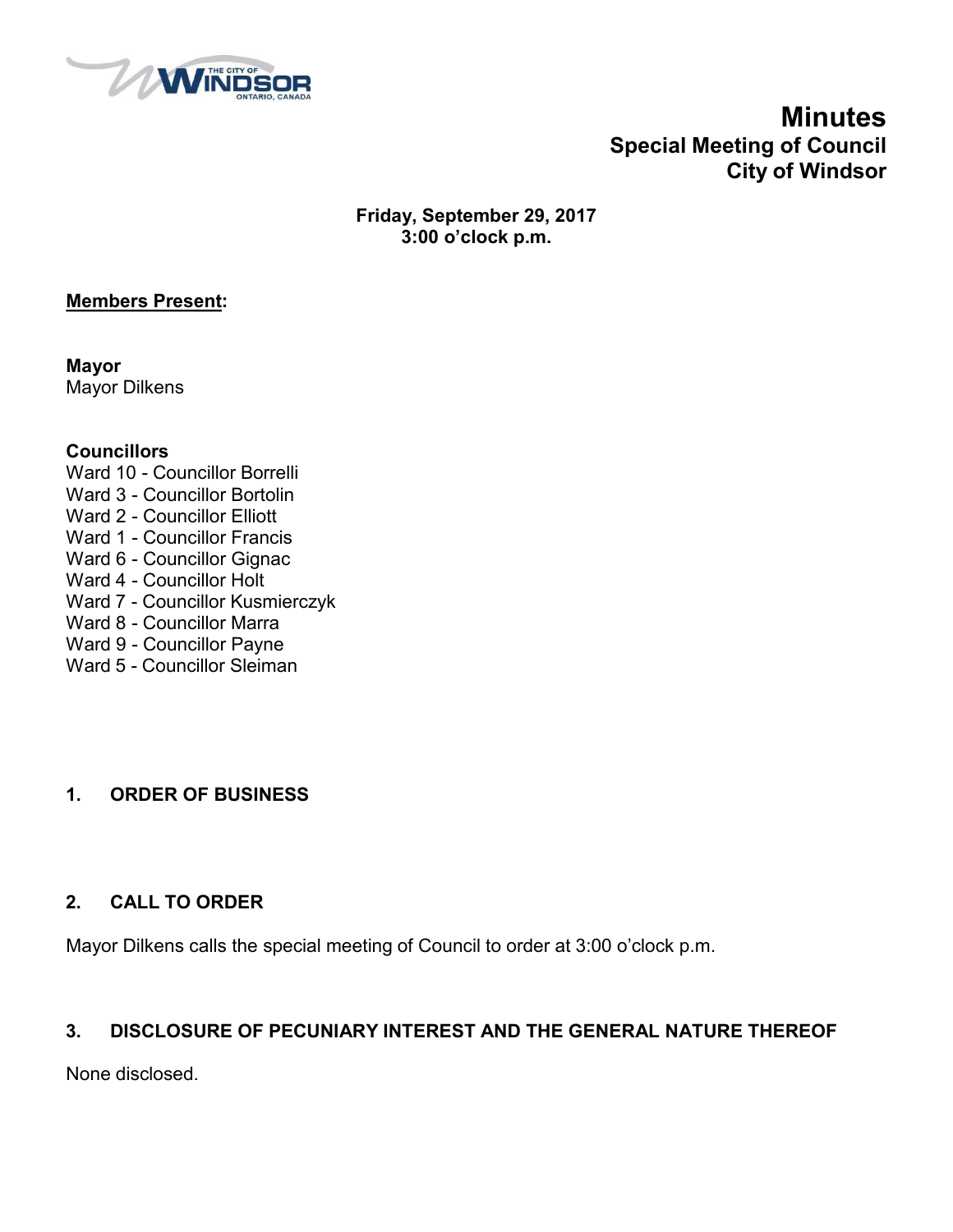# **Minutes Special Meeting of Council Friday, September 29, 2017** Page **2** of **10**

## **6. COMMITTEE OF THE WHOLE**

Moved by: Councillor Sleiman Seconded by: Councillor Gignac

That Council do now rise and move into Committee of the Whole with the Mayor presiding for the purpose of dealing with:

- a) hearing presentations and delegations;
- b) consideration of business items;
- c) **Report of Special In-Camera Meeting or other Committee as may be held prior to Council** (if scheduled); and

d) consideration of By-law 144-2017 through 146-2017 (inclusive). **Carried** 

## **9. REQUESTS FOR DEFERRALS, REFERRALS OR WITHDRAWALS**

None requested.

## **10. PRESENTATIONS AND DELEGATIONS**

### **10.1 Downtown Windsor Enhancement Strategy and Community Improvement Plan, 3, 4**

#### **Laura Diotte, Planner III, Special Projects and Neil Robertson, Manager of Urban Design**

Laura Diotte, Planner III, Special Projects and Neil Robertson, Manager of Urban Design appear before Council regarding the administrative report Downtown Windsor Enhancement Strategy and Community Improvement Plan and provide a brief overview of the change to the boundaries and the requested changes to the Community Improvement Plan; a review of the study objectives including attracting residents/businesses and people to visit/live in the area; and conclude by highlighting the various Enhancement Plan grants that are available.

#### **Debi Croucher & Larry Horwitz, Downtown Windsor Business Improvement Area**

Debi Croucher & Larry Horwitz, Downtown Windsor Business Improvement Area appear before Council in support of the administrative recommendations in the report Downtown Windsor Enhancement Strategy and Community Improvement Plan and conclude by encouraging Council to adopt the plan as it will have a positive impact and become a catalyst for the rejuvenation of the downtown.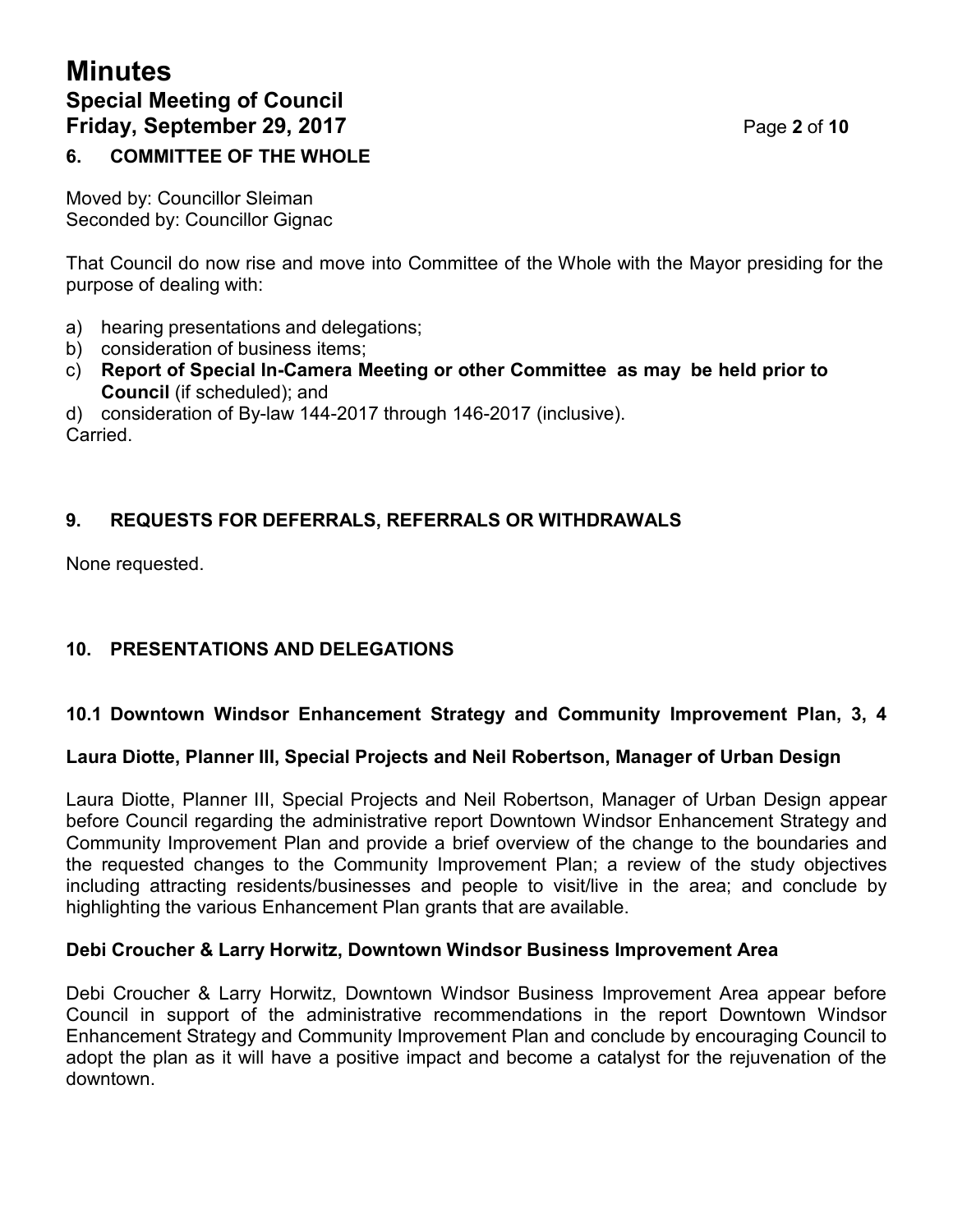#### **Edy Haddad, resident of Ward 10**

Edy Haddad, resident of Ward 10 appears before Council in support of the administrative recommendations in the report Downtown Windsor Enhancement Strategy and Community Improvement Plan and concludes by suggesting that the plan will revitalize the core and provide a much needed financial boost to businesses who want to locate in the downtown core.

#### **Patrick Firth, Coordinator, The Initiative: Glengarry Neighbourhood Renewal**

Patrick Firth, Coordinator, The Initiative: Glengarry Neighbourhood Renewal appears before Council in support of many of the administrative recommendations in the report Downtown Windsor Enhancement Strategy and Community Improvement Plan although he requests that the limit for the little things matter community improvement plan grant be lowered from the prescribed \$500.00 to allow for residents to apply for smaller projects.

#### **Leo Gil, Coordinator of Resident Engagement & Resource Development, The Initiative: Glengarry Neighbourhood Renewal**

Leo Gil, Coordinator of Resident Engagement & Resource Development, The Initiative: Glengarry Neighbourhood Renewal appears before Council in support of the administrative recommendations in the report Downtown Windsor Enhancement Strategy and Community Improvement Plan and concludes by requesting that the limit of the little things matter community improvement plan grant be lowered from the prescribed \$500.00 to allow for residents to undertake on smaller projects.

#### **Sarah Cipkar, Community Development Coordinator, Downtown Windsor Community Collaborative**

Sarah Cipkar, Community Development Coordinator, Downtown Windsor Community Collaborative appears before Council in support of the administrative recommendations in the report Downtown Windsor Enhancement Strategy and Community Improvement Plan and concludes by suggesting that Council and Administration consider a more efficient application process for available grants and adding a component that will address the safety/security aspect of the downtown including more crime prevention measures.

#### **Shelley Gould, Sind Investments**

Shelley Gould, Sind Investments, appears before Council in support of the administrative recommendations in the report Downtown Windsor Enhancement Strategy and Community Improvement Plan and concludes by suggesting that this plan will assist in addressing the gap in downtown housing.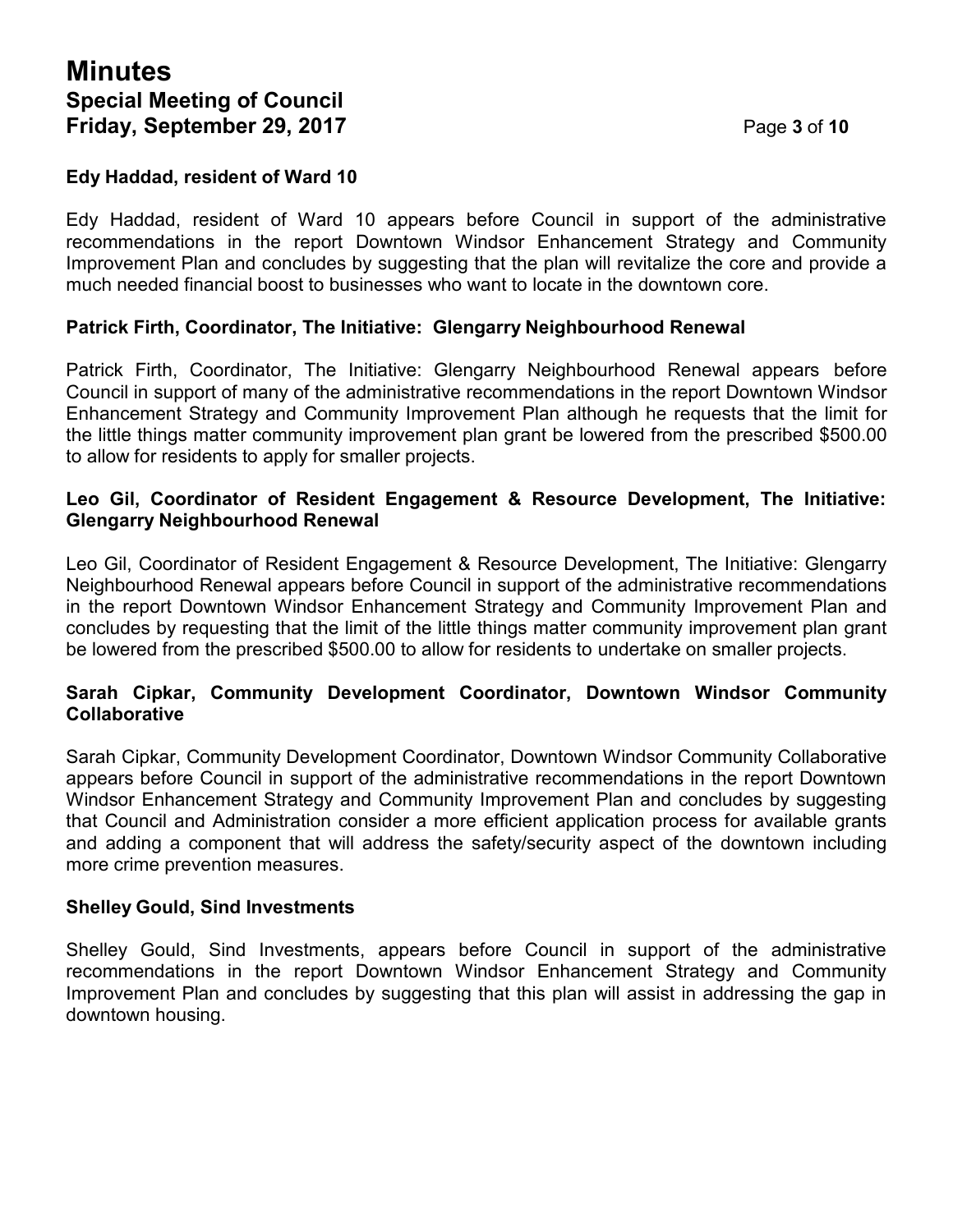# **Minutes Special Meeting of Council Friday, September 29, 2017** Page **4** of **10**

### **Peg Dorner, resident of Ward 3**

Peg Dorner, resident of Ward 3 appears before Council in support of most of the administrative recommendations in the report Downtown Windsor Enhancement Strategy and Community Improvement Plan and concludes by suggesting that the plan is a good start but problems related to safety, drugs, lighting/security of alleys and amounts of available grants should be revisited.

Mayor Dilkens leaves the meeting at 4:12 o'clock p.m. and Councillor Francis assumes the Chair.

Mayor Dilkens returns to the meeting at 4:39 o'clock p.m. and Councillor Francis returns to his seat at the Council table.

Moved by: Councillor Gignac Seconded by: Councillor Francis

#### Decision Number: CR566/2017

That the Upper Storey Residential Conversion Grant Program identified as item 9.2.2 in the amended Downtown Windsor Enhancement Strategy and Community Improvement Plan **BE APPROVED** as presented.

Carried.

Moved by: Councillor Francis Seconded by: Councillor Gignac

Decision Number: CR574/2017

That the New Residential Development Grant Program identified as item 9.2.3 in the amended Downtown Windsor Enhancement Strategy and Community Improvement Plan **BE APPROVED** as presented. Carried.

Moved by: Councillor Marra Seconded by: Councillor Borrelli

Decision Number: CR575/2017

That the Commercial/Mixed Use Building Facade Improvement Grant Program identified as item 9.2.4 in the amended Downtown Windsor Enhancement Strategy and Community Improvement Plan **BE APPROVED** as presented. Carried.

Moved by: Councillor Marra Seconded by: Councillor Borrelli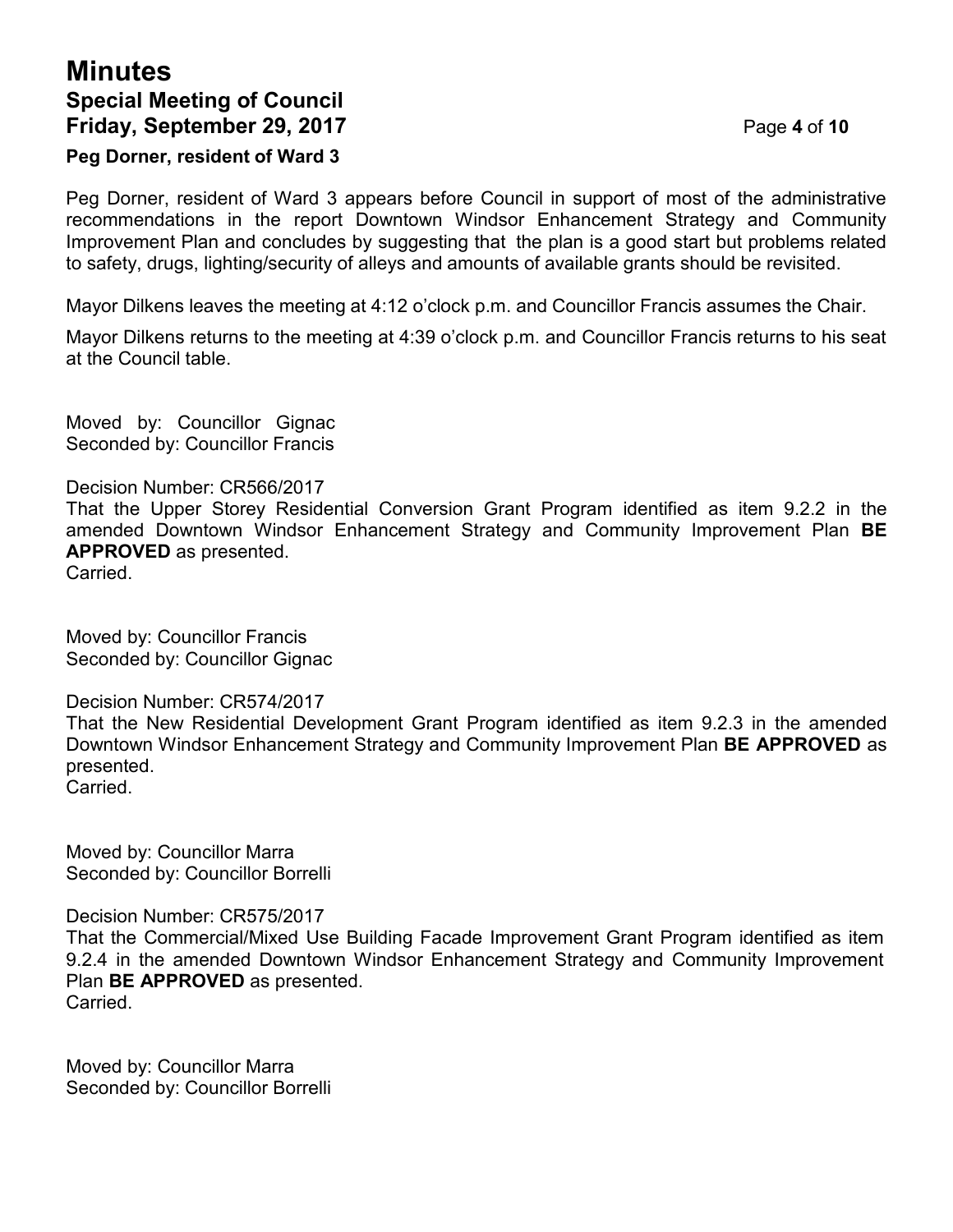# **Minutes Special Meeting of Council Friday, September 29, 2017** Page **5** of **10**

Decision Number: CR576/2017

That the Building/Property Improvement Tax Increment Grant Program identified as item 9.2.5 in the amended Downtown Windsor Enhancement Strategy and Community Improvement Plan **BE APPROVED** as presented.

**Carried** 

Moved by: Councillor Francis Seconded by: Councillor Borrelli

Decision Number: CR577/2017

That the Retail Investment Grant Program identified as item 9.2.6 in the amended Downtown Windsor Enhancement Strategy and Community Improvement Plan **BE APPROVED** as presented. Carried.

Moved by: Councillor Bortolin Seconded by: Councillor Marra

That the Little Things Matter Program—Community Benefit Grant identified as item 9.2.7 in the amended Downtown Windsor Enhancement Strategy and Community Improvement Plan BE APPROVED as presented.

The motion is **put** and **lost**.

Aye votes: Councillors Holt, Marra, Bortolin and Kusmierczyk. Nay votes: Councillors Francis, Sleiman, Elliott, Borrelli, Gignac and Payne.

Moved by: Councillor Francis Seconded by: Councillor Gignac

Decision Number: CR578/2017

That Administration **BE REQUESTED** to provide a report back to Council regarding the possibility of modifying the existing Ward Fund Policy to include using funding for various community projects in addition to Capital Projects as stipulated in the existing Ward Fund Policy. Carried.

Moved by: Councillor Bortolin Seconded by: Councillor Marra

That the Neighbourhood Residential Micro-Grant Program identified as item 9.2.8 in the amended Downtown Windsor Enhancement Strategy and Community Improvement Plan BE APPROVED as presented.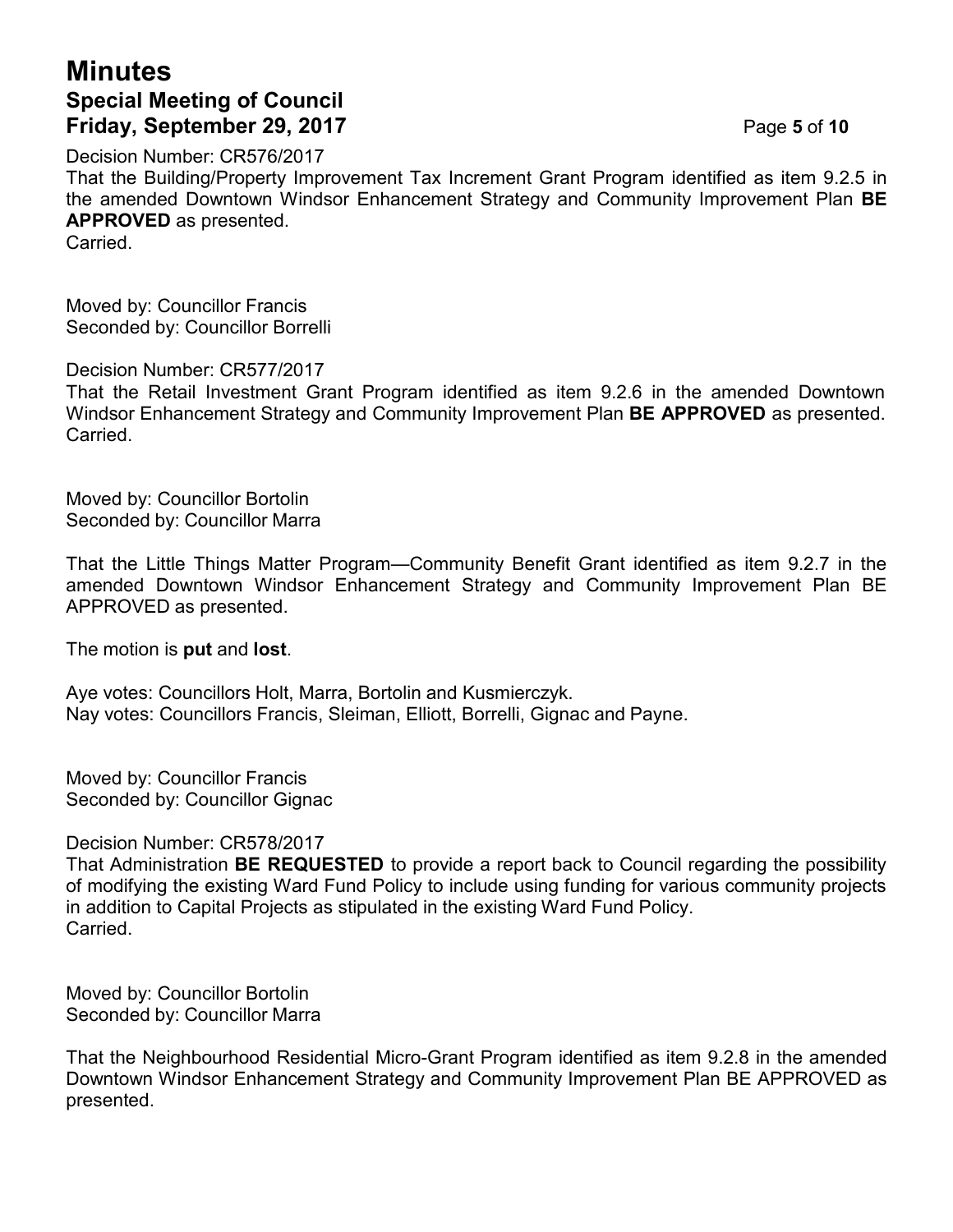The motion is **put** and **lost**.

At the request of Councillor Bortolin a recorded vote is taken on this matter.

Aye votes: Councillors Holt, Marra, and Bortolin. Nay votes: Councillors Elliott, Sleiman, Francis, Payne, Kusmierczyk, Borrelli, Gignac, and Mayor Dilkens.

Moved by: Councillor Bortolin Seconded by: Councillor Holt

That the Commercial Alley Enhancement Program identified as item 9.2.9 in the amended Downtown Windsor Enhancement Strategy and Community Improvement Plan BE APPROVED as presented.

The motion is **put** and **lost**.

Aye votes: Councillors Holt, Bortolin, Marra and Kusmierczyk. Nay votes: Councillors Francis, Sleiman, Elliott, Borrelli, Gignac and Payne.

Moved by: Councillor Gignac Seconded by: Councillor Bortolin

Decision Number: CR579/2017

That the lands within the Downtown Windsor Enhancement Strategy and Community Improvement Project Area, as illustrated in Appendix A attached to the Memo dated September 26, 2017, **BE DESIGNATED** as the Community Improvement Project Area by By-law for the Downtown Windsor Enhancement Strategy and Community Improvement Plan in accordance with Section 28(2} of the *Planning Act*, and that By-law 144-2017 be passed at this meeting of Council Carried.

Moved by: Councillor Francis Seconded by: Councillor Payne

Decision Number: CR580/2017

That the Downtown Windsor Enhancement Strategy and Community Improvement Plan dated September 19, 2017, contained in Appendix 'B; attached to the Memo dated September 26, 2017, **BE AMENDED** to reflect the Community Improvement Project Area, as illustrated in Appendix 'A' attached to the Memo dated September 26,2017. Carried.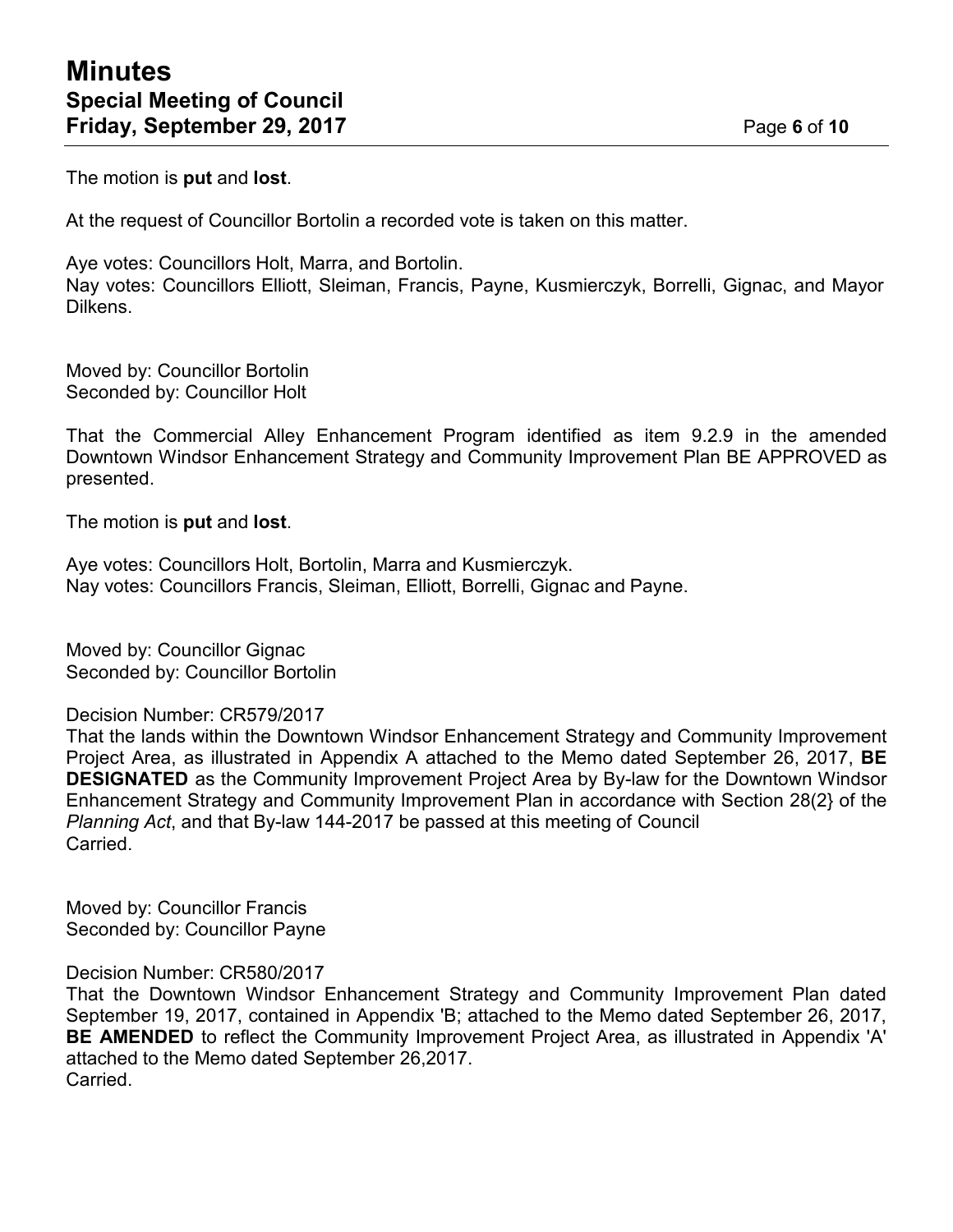Moved by: Councillor Francis Seconded by: Councillor Borrelli

Decision Number: CR581/2017

That the Downtown Windsor Enhancement Strategy dated September 19, 2017, contained in Appendix B attached to the Memo dated September 26, 2017, **BE ACCEPTED** as amended. Carried.

Moved by: Councillor Gignac Seconded by: Councillor Bortolin

Decision Number: CR582/2017

That the Community Improvement Plan dated September 19, 2017, contained in Appendix B to the Memo dated September 26, 2017 as amended **BE ADOPTED** by By-law, and that By-law 145- 2017 be passed at this meeting of Council. Carried.

Moved by: Councillor Kusmierczyk Seconded by: Councillor Borrelli

Decision Number: CR583/2017

That the financial incentive programs identified in Section 9 of the Downtown Windsor Enhancement Strategy being 9.2.2-9.2.6 in the amended Community Improvement Plan dated September 19, 2017 **BE ACTIVATED**, once the Community Improvement Plan is in full effect/ and that the financial incentive programs be funded to the extent possible by the City Centre Community Development Plan fund (PLN-012-07)/ other existing funding sources whose prescribed uses are consistent with the goals of the financial incentives, and that any additional funding requirements be referred to the annual budget process as required. Carried.

Moved by: Councillor Francis Seconded by: Councillor Borrelli

Decision Number: CR584/2017

That the By-laws establishing the City Centre West Community Improvement Project Area and the Glengarry-Marentette Waterfront Village Community Improvement Project Area **BE REPEALED** once the Downtown Windsor Enhancement Strategy and Community Improvement Plan is in full effect.

Carried.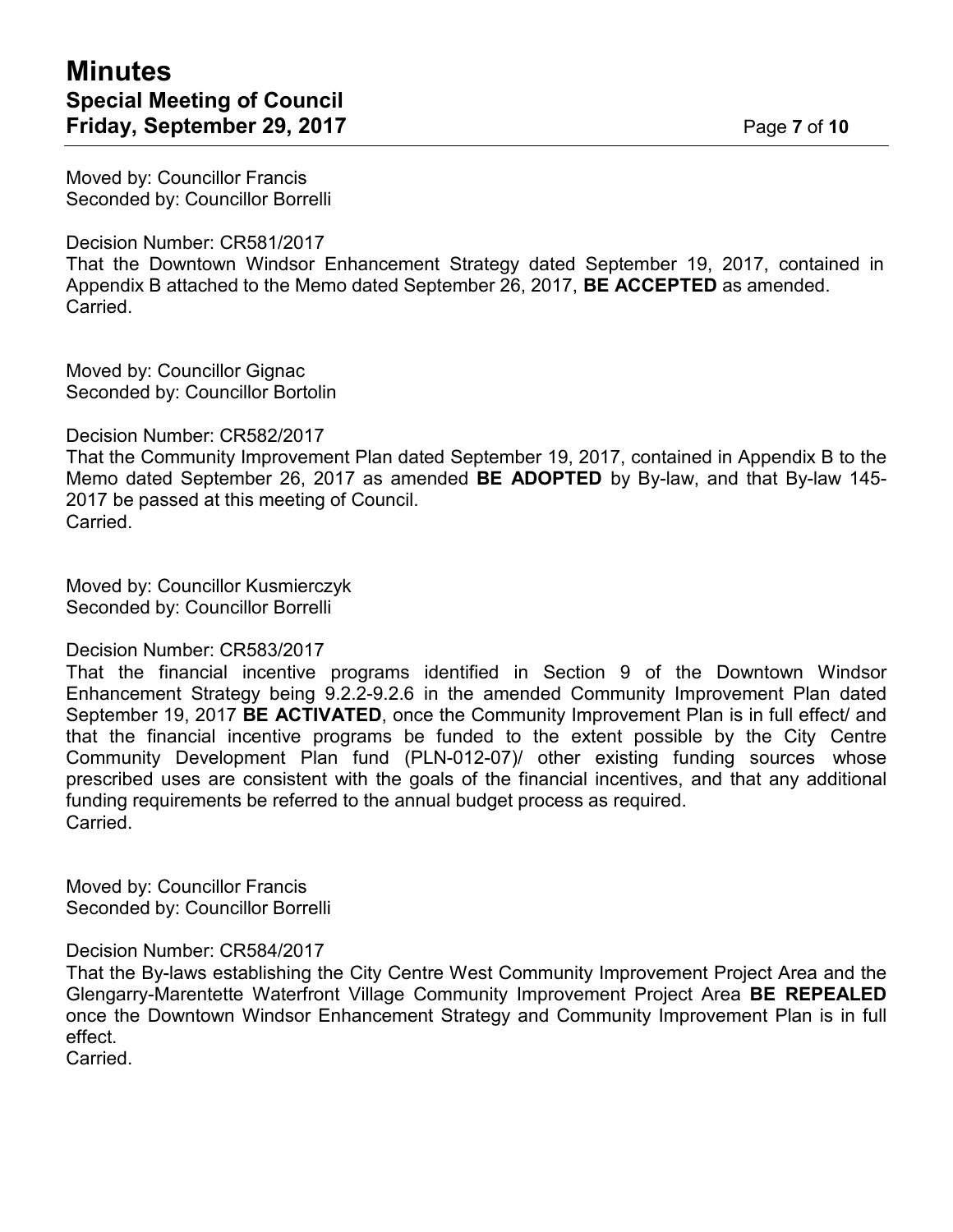# **Minutes Special Meeting of Council Friday, September 29, 2017** Page **8** of **10**

Moved by: Councillor Marra Seconded by: Councillor Kusmierczyk

Decision Number: CR585/2017

That the By-laws establishing the City Centre West Community Improvement Plan and the Glengarry-Marentette Waterfront Village Community Improvement Plan **BE REPEALED** once the Downtown WindsorEnhancement Strategy and Community Improvement Plan is in full effect. Carried.

> Report Number: S 148/2017 Clerk's File: Z/3286

#### **10.2 Report No. 4 of the Downtown Windsor Planning Study Steering Committee (Downtown Windsor Enhancement Strategy and Community Improvement Plan)**

Moved by: Councillor Francis Seconded by: Councillor Borrelli

Decision Number: CR586/2017 That Report No. 4 of the Downtown Windsor Planning Study Steering Committee indicating:

That the presentation provided by the Planning and Building Services Department regarding the Downtown Windsor Enhancement Strategy and Community Improvement Plan BE RECEIVED; and,

That the amended Downtown Windsor Enhancement Strategy and Community Improvement Plan **BE RECEIVED**.

Carried.

Report Number: SCM 163/2017 Clerk's File: MB2017

### **10.3 Report No. 5 of the Downtown Windsor Planning Study Steering Committee**

Moved by: Councillor Elliott Seconded by: Councillor Sleiman

Decision Number: CR587/2017 That report No. 5 of the Downtown Windsor Planning Study Steering Committee indicating: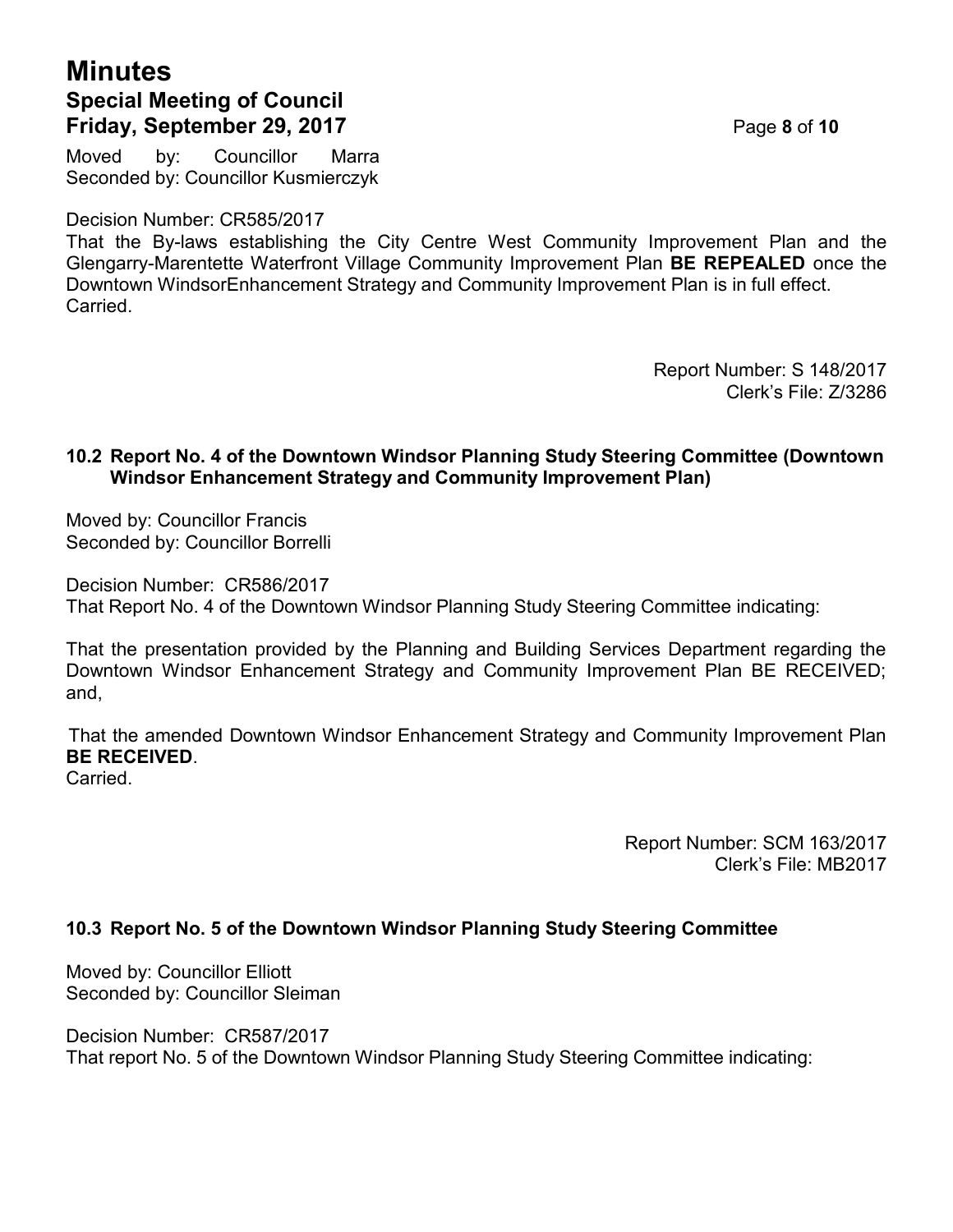# **Minutes Special Meeting of Council Friday, September 29, 2017** Page **9** of **10**

That the eligible costs limit of \$500.00 for the Little Things Matter Program-Neighbourhood Residential Micro-Grant Program to promote the maintenance and Improvement of residential properties within targeted neighbourhoods BE INCREASED to \$1000.00 **BE RECEIVED**. Carried.

> Report Number: SCM 164/2017 Clerk's File: MB2017

#### **11. REGULAR BUSINESS ITEMS**

None.

#### **13. BY-LAWS (First and Second Readings)**

Moved by: Councillor Francis Seconded by: Councillor Gignac

That the following By-laws No. 144-2017 through 146-2017 (inclusive) be introduced and read a first and second time:

**144-2017** A BY-LAW TO DESIGNATE THE DOWNTOWN WINDSOR ENHANCEMENT STRATEGY AND COMMUNITY IMPROVEMENT PLAN STUDY AREA AS A COMMUNITY IMPROVEMENT PROJECT AREA

**145-2017** A BY-LAW TO ADOPT A COMMUNITY IMPROVEMENT PLAN FOR DOWNTOWN WINDSOR

**146-2017** A BY-LAW TO CONFIRM PROCEEDINGS OF THE SPECIAL MEETING OF COUNCIL OF THE CORPORATION OF THE CITY OF WINDSOR AT ITS MEETING HELD ON THE TWENTY-NINTH DAY OF SEPTEMBER, 2017 Carried.

#### **14. MOVE BACK INTO FORMAL SESSION**

Moved by: Councillor Holt Seconded by: Councillor Kusmierczyk

That the Committee of the Whole does now rise and report to Council respecting the business items considered by the Committee.